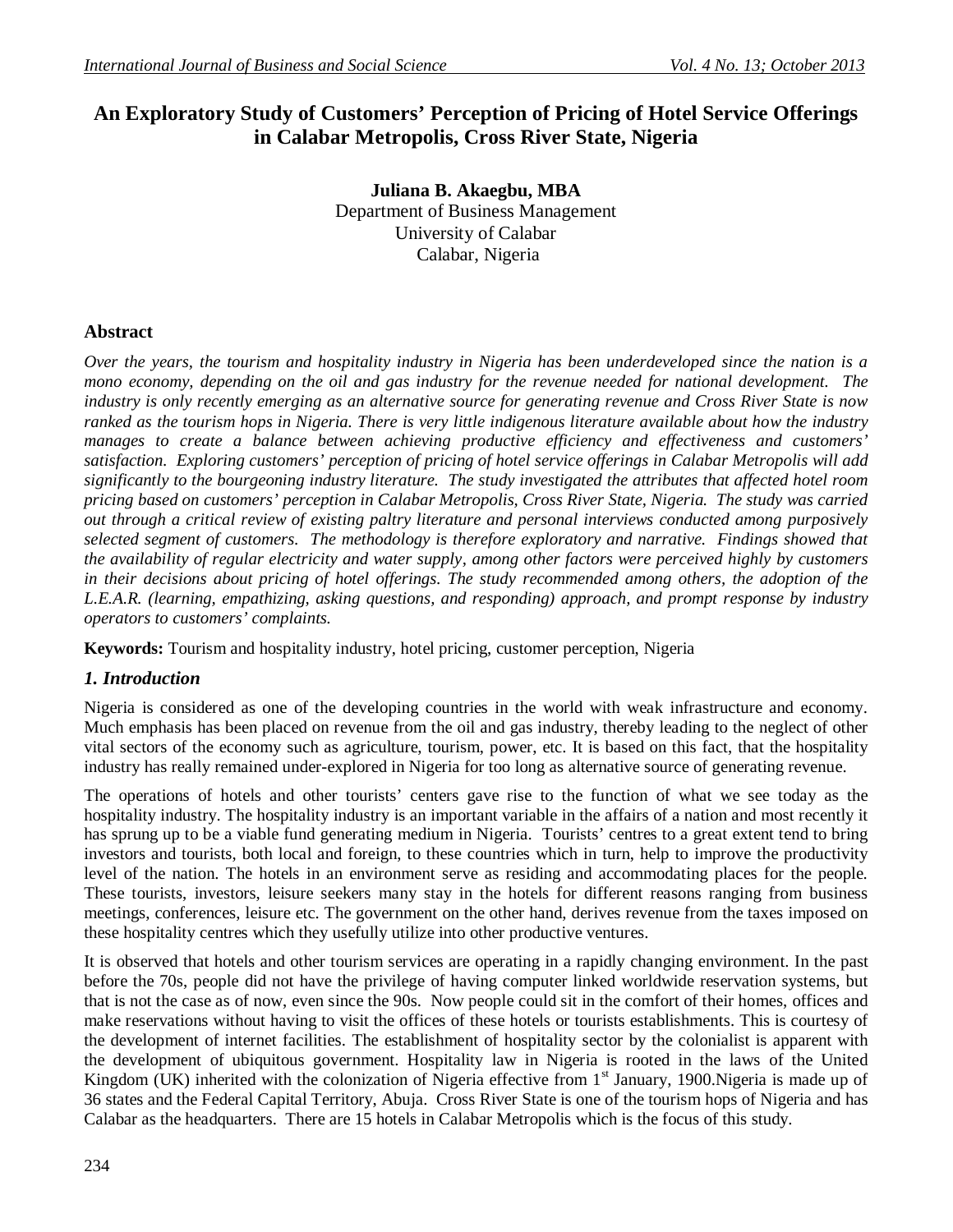This paper is sectionalized into eight parts: the introduction, the purpose of the study, literature review and discussion of related concepts, the research methodology, the discussion of the findings, identification of the limitations of the study and the recommendations. The last section presents the conclusion.

## *2. Purposes*

This paper focuses on exploring customer's perception of hotel services offering and their pricing. The objectives are:

- 1. To determine customer's perception and how it influences the pricing of hotel services in Calabar
- 2. To evaluate how customers perceive lodging attributes in relation to the rates they pay for the rooms.
- 3. To investigate the types of rooms available in some of these hotels and their prices/rates
- 4. To identify the challenges on the part of customers as regard these room prices and how the operator seeks better ways for meeting customers' needs.

### *3. Literature Review of the Related Concepts*

**3.1 The Customer**: Before we delve into what customer perception is all about let us first answer the question – who is a customer? A customer generally is perceived as that party who receives or consumes products (goods or services) and has the ability to choose between different products and suppliers (Baboo *et al.,* 2011).

A potential customer is every person who enters the business, even though may not actually purchase something at that time, they may purchase something some other time. There are three types of customers:

- The customer who knows what he wants.
- the customer who does not know exactly what he wants but actually has a need to satisfy; and
- The customer who does not actually know if he wants or needs anything.

The customer is also seen as that person that a marketer or firm believes will benefit from the goods and services offered by the organization. In view of this, the customer falls into three groups:

- Existing customer,
- Former customer, and
- Potential customer.

**3.2 Customer Perception***:* A marketing concept that encompasses a customer's impression, awareness and/or consciousness about a company or its offerings. Perception is the process by which we select, organize, and interpret information inputs to create a meaningful picture of the world (Kolter and Keller, 2009). Perception is very important because it affects customer's actual behavior.

This is a concept that is constantly arising when trying to evaluate customer's satisfaction. This is in view of checking how the customer perceives or rates the organization in terms of product, quality, pricing, service delivery. It is a term frequently used to measure how products/services supplied by a company meet or surpass customer's expectation. Evaluating customer perception regularly helps in managing and monitoring business progress. When a particular firm has loyal customers, it gains positive word-of-mouth marketing, which is both free and highly effective but very disastrous if negative and disloyal. Customer perception is how your target market sees your product or service and this can go a long way to determine the success or failure of any business. For example, if a particular hotel has a reputation as having the best customer services as well as internet facilities, the general customer perception would be that you should go there if you need assured services on those. This sentiment could influence the hotel's ability to make profit.

When the customer makes his buying decision, he evaluates the benefits to be derived from a particular service/product and compares it with the costs. In view of this, the competition among hoteliers gets fiercer. Many hotels try to win the battle for customers by reducing the rates of their services/products. The value the customer perceives goes most of the time beyond usability. Their perception are influenced by a variety of factors and the more experience he/she gets the more his perceptions shift from fact based judgments to a more general meaning the whole relationships gains for him.

According to Baboo and Robert (2011) the way your customer views quality or price is really only a reflection of their interactions with you and do not necessarily mirror the actual quality embedded within your product, and/or services.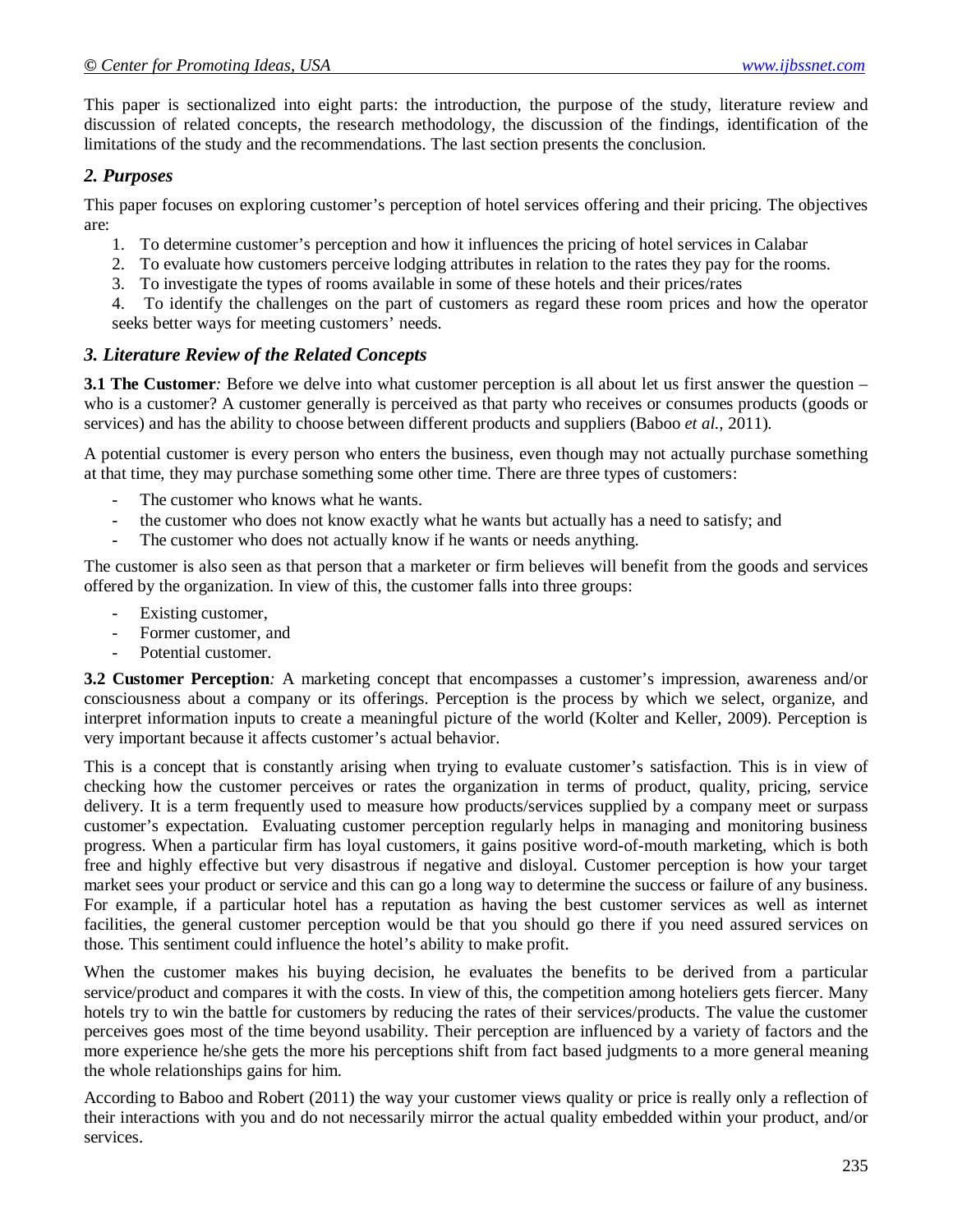Customers may already have impression about you or your establishment well before their first encounter with you. When customers believe your quality of product (goods or services) is lackluster, and then they will perceive poor quality in what you do and how you do it. Conversely, if they undergo a wonderful experience with your presale or public relations team, they could enter into a relationship with your company with a preconceived notion that there is quality imbued in everything you do.

A customer's perception is typically affected by advertising, reviews, public relations, social media, personal experience and other factors. It should also be noted that in as much as many organizations go a long way to have a well-crafted mission to delight their customers, in addition to product and services quality, that tend to exceed customer's expectations, the fact remains that many of their customers still have problems and disappointments with product quality and services delivery.

**3.3 Hotel and its Pricing***:* Hotels provide facilities for the transaction of meetings and conferences and for recreation as well as entertainment activities. Middleton and Clarke (1999) as cited by Nasruddin and Abdullah (2010) see accommodation to play a functional role by providing the facilities that make travel convenient and comfortable. Hotels must therefore ensure that they provide the kind of services that will satisfy current customers and motivate new ones. Hotels provide series of services within the same or different buildings which are often available for use by both residents of the hotel or non-residents. These services provided would appeal to different customers in varying mix, depending on the class of hotels. What should be provided must be in line with the customer's expectation which is a management tool for decision making as well as planning and investment decision.

Price denotes the money that customers pay in exchange for goods and services (Azhar, 2008). It is important to the seller because it represents the returns on efforts. To the buyer of goods or services, price is the value that is assigned to the satisfaction of needs and wants. In hotel service delivery, pricing is considered as relative to the extent of satisfaction the hotel wishes to give to its customers. Customers on the other hand only perceive that it commensurate the satisfaction being offered as well as gained. Hotel pricing plans and policies can be affected by several characteristics as discount, mode of payment, allowance, payment period, credit terms, etc.

Hotel pricing could be set at a higher or low rate. The policy of setting high or low prices for their products and services is extensively used by hotels as a competitive tool. Pricing is therefore a major theme in many product and services delivery categories. Lower prices can aid for mass patronage. On the other hand, high prices, also known as the "premium pricing policy" also have a purpose. This is usually differentiated from lower prices by the phrase "class-versus-mass". Hotel room pricing is a difficult subject within the larger school of revenue management and as such it has garnered much study over the years. At the heart of any pricing discussion is the balance between healthy average daily rate and high occupancy, the metric representing this balance is revenue per available room (Jean, 2011).

A hotel is an establishment that provides lodging paid on a short term basis. The provision of basic accommodation, in times past, consisting only of a room with a bed, a cupboard, a small table and a washstand has largely been replaced by rooms with modern facilities, including en-suite bathrooms and air conditioning or climate control. Additional essentials found in a hotel are a telephone, an alarm clock, a television, a safe, a minibar with snacks, food and drinks, and facilities for making tea and coffee. Bigger hotels may provide additional guests facilities as a gymnasium, conference facilities, swimming pool, superstores, and social function services as the case may apply.

According to Michael (2012), hotels make money by understanding how pricing of their room can be used to gain proper or extra profitability. Hotels understand that when the "super bowl" comes to their town, prices need to be raised dramatically to take advantages of the guaranteed demand for their sleeping rooms. While the actual physical price of a room never change, the cost to the user depend on outside influence that create high, lower, medium demand.

Pricing has been identified to be the singular element in the accommodation marketing mix in that it impact directly on revenue (Chen and Rothschild, 2010). There have been various literatures on pricing in the hospitality industry.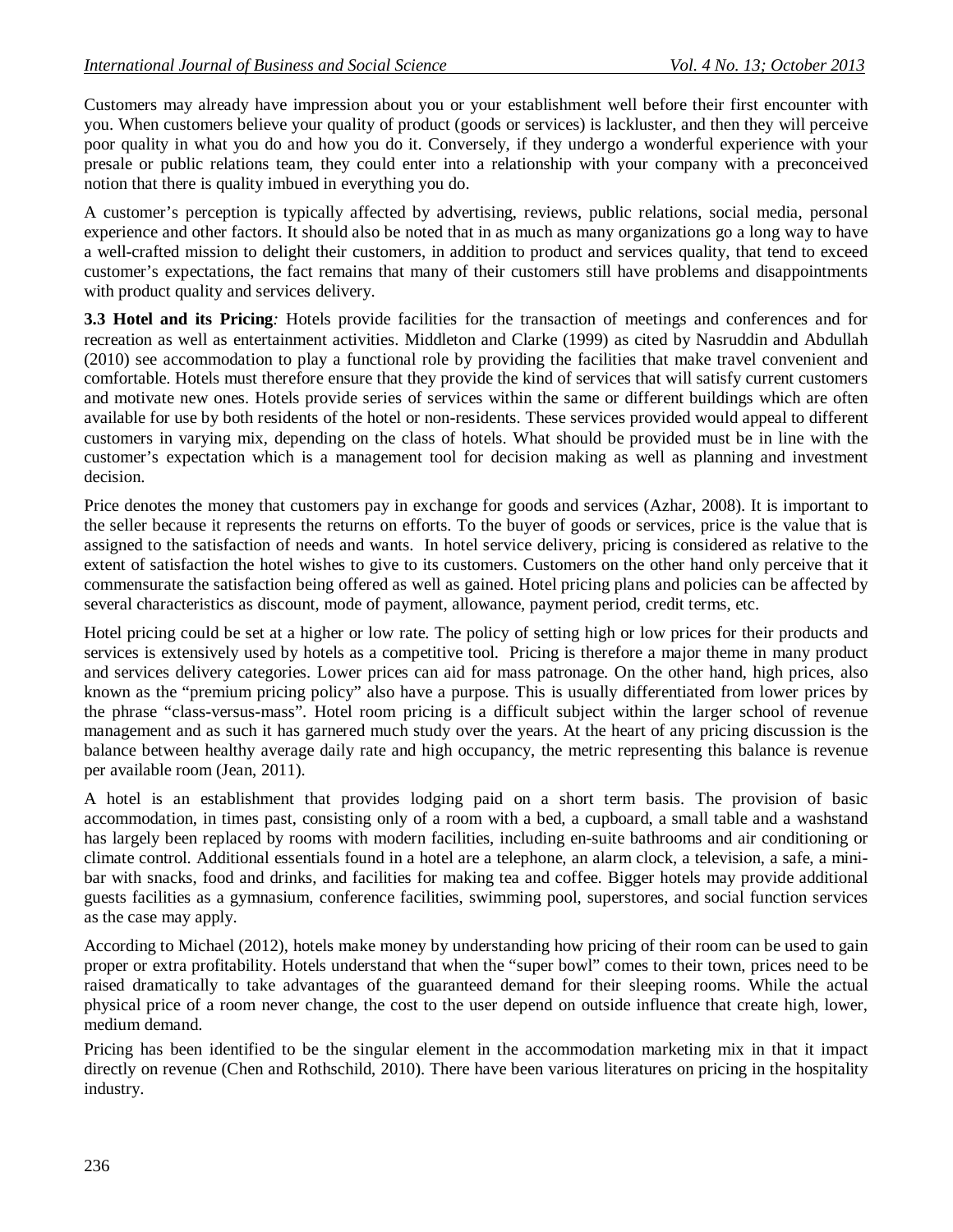Shoemaker (2003), identified four phases of pricing in the hotel business, as thus:

- Rates varying by season
- Yield management system (revenue per available rooms)
- Revenue management based on available customers.
- Value pricing (based on value received and not cost to produce).

Lewis and Shoemaker postulated that a technique known as price sensitivity measurement (PSM) can be used to determine how customers perception of values are affected by the interaction of price and quality. More recent literature however lay more emphasis on incorporating customer's value perception into the pricing of hotel accommodation. Varini *et al* (2003) believes that in spite of lodgers willingness to pay (WTP) for attributes, it is not sufficient for profit optimization, it is a first medication. White (2000), while studying hotels in Arizona showed that site and situation attributes are systematically reflected in hotel room rates.

**3.4 Tourism and the Hospital Industry***:* There is not yet a consensus as regards the definition of tourism, as well as the hospitality industry. The definition varies and as such could be established based on the perception of a person, or an institution. Tugberk (2010) sees tourism as a collection of activities, services and industries which deliver a travel experience comprising transportation, accommodation, eating and drinking establishments, retail shops, entertainment businesses and other hospitality services provided for individuals or groups travelling away from home. It comprises those activities of persons travelling to and staying in place outside their usual environment for not more than one consecutive year for leisure, business and other purposes not related to the exercises of an activity remunerated from within the place visited. The hospitality industry is a broad category of fields which accommodates the service industry that includes lodging, restaurants, events planning, theme parks, transportation, cruise line, and additional fields within the tourisms industry.

### *4. Research Methodology*

The concept of pricing of hotels service delivery has become a part of business routine these days in hotel management, as well as tourism issues, yet, no significant research has been conducted in the past in this regard i.e., analyzing the perception of customers as it relates to hotel service pricing. This research would provide basic understanding of the subject under study and aid for further research in this field.

This paper covers hotels services in Calabar Metropolis, Cross River State, Nigeria. Calabar is headquarters of Cross River State and the list of hotels in the Calabar metropolis was obtained from the Department of Public Transportation, Cross River State. This is not a full blown research and as such the methodology is limited to related interactive literatures; personal interviews with/observation on some of the customers of hotels in the area selected for study.

#### *5. Research Findings and Discussion*

Today, hotels face lots of competition ever, thereby making their philosophy holistic and giving them better chance of improving their performance. The cornerstone of a well conceived business orientation is greatly based on strong customer relationship and perception. The only value your company will ever create is the value that comes from customers, the one you have now, and the ones you will have in future (Kottler and Keller, 2009). Customers are the only reason you build factories, hire employees, schedule meetings, or engage in any business. Without the customer, you don't have a business.

In the course of our study we discovered the attributes considered by customers when negotiating for a room as regards its price. The attributes include:

- Large room space;
- Location close to airport;
- Location close to city centre;
- Good room services;
- Serenity of the neighborhood;
- Availability of café/bar;
- Physical appearance of the guest house;
- Laundering services;
- Constant water supply;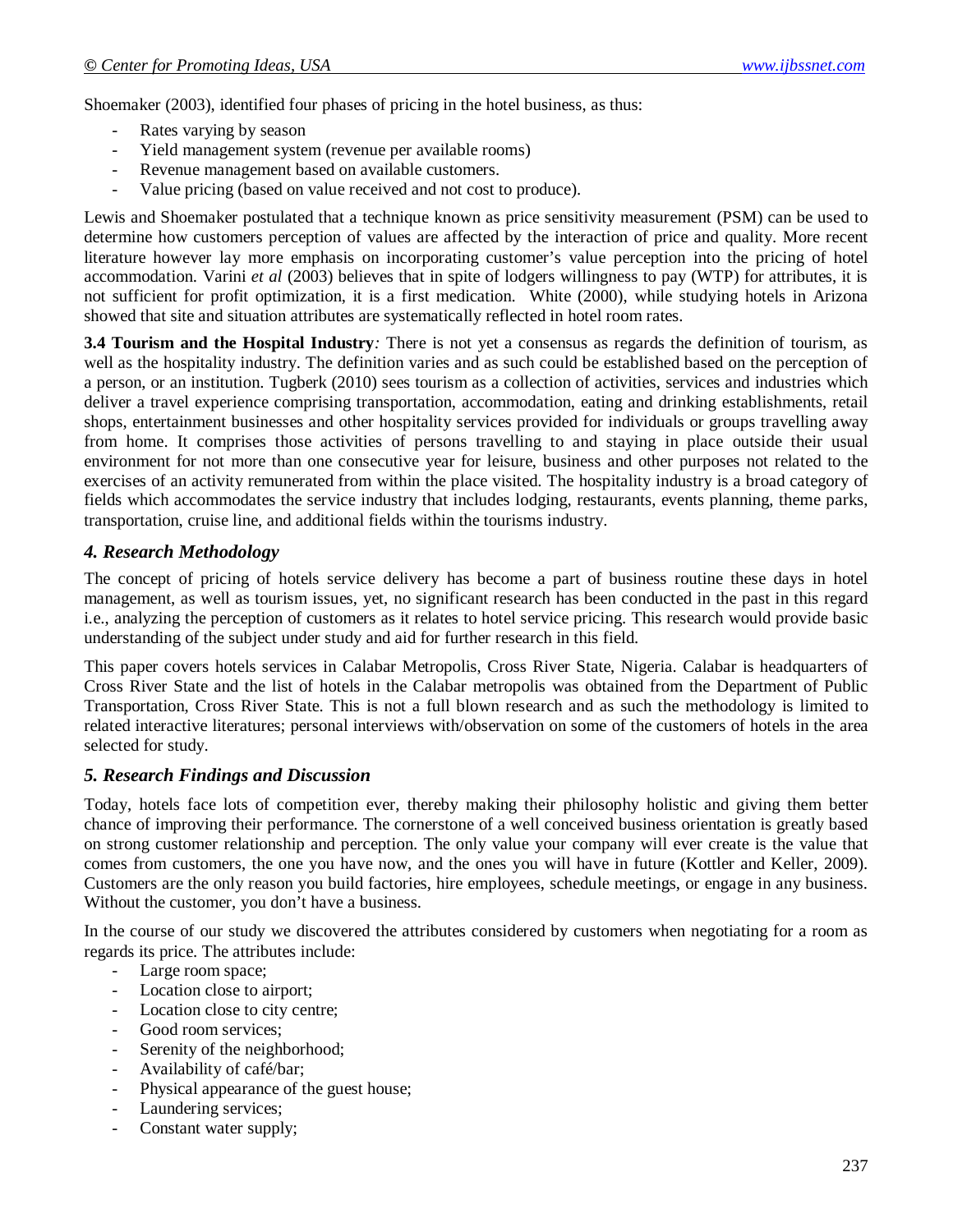- Availability of gymnasium;
- Availability of conference facilities
- Regular power supply;
- Availability of parking space;
- Availability of a club
- Affordable price rate;
- Customers also affirm that they lodge in hotels for different reasons as: business, leisure, tourism and others.

We also found out that issues of discount, mode of payments, allowance, payment period, credit terms, etc are usually the case where long term stay is involved. These benefits, most of the time is of interest to companies who lodge their staff (in-serving or expatriate) for the purpose of seminars, workshops, conferences, business meetings etc, over period of days, weeks, as well as months.

Certain factors can contribute to the differences between what customers expect and what the organizations offer/deliver. Such factors are:

- a) How accurate is the firm's understanding and interpretation of customers' expectations?
- b) Is this understanding of customer expectation effectively translated into product/service design?
- c) What is the gap between what is envisioned and what is delivered?
- d) How good is the match between what is advertised and what is delivered?

On the aspect of the pricing of these hotels, the perception of the customers varied in that what one sees as too expensive and extravagant, the other sees as normal rate and affordable. These rooms range from N8,500 (USD1  $= N160$  Naira) and above and the types of rooms available are;

- The executive studio sleep 2
- The deluxe room sleep 2
- The twin deluxe room sleep 4
- The business suite sleep 2

Furthermore we also know that customers decide on the particular room that suit their need and meet their financial standing. But the general note of these customers, is that the prices are sometimes extra expensive during festive periods especially in Calabar metropolis during December when the Calabar Carnival takes place, where people from far and near struggle to get accommodation placements. In view of this the customers expressed their frown at the margin established by these hotels which they considered as quite exploiting and inhuman.

It should be noted here therefore, that hotels that ignore customer perception of price and quality of service are simply giving their customers reasons to switch to the competitor. This then causes additional bad press for the company, since customers who are satisfied and/or dissatisfied are very good in verbally expressing their opinion/experiences to friends, relations and colleagues.

## *6. Limitations*

The major limitation of this study is that it is not considered a full blown research paper, and as such did not deal extensively with the subject matter, which would have done better with the use of questionnaire and good sampling techniques. Also, the use of a standard price theory would have helped buttress facts better. These should be employed in further research work.

## *7. Recommendations*

Some challenges were expressed by customers as regards complaints about their living from the arrival to departure time; to the neatness and decorations of the rooms; and even to its maintenance. The fact remains that the level of services rendered in relation to the price rate tends to determine if a client would come back or not. There are series of recommended ways of getting customers perception of hotels services/prices and how to better it.

1. Tracking customers' complaints is a major way of managing customer relationship. This is to ensure that prices are fixed at affordable reach of customers.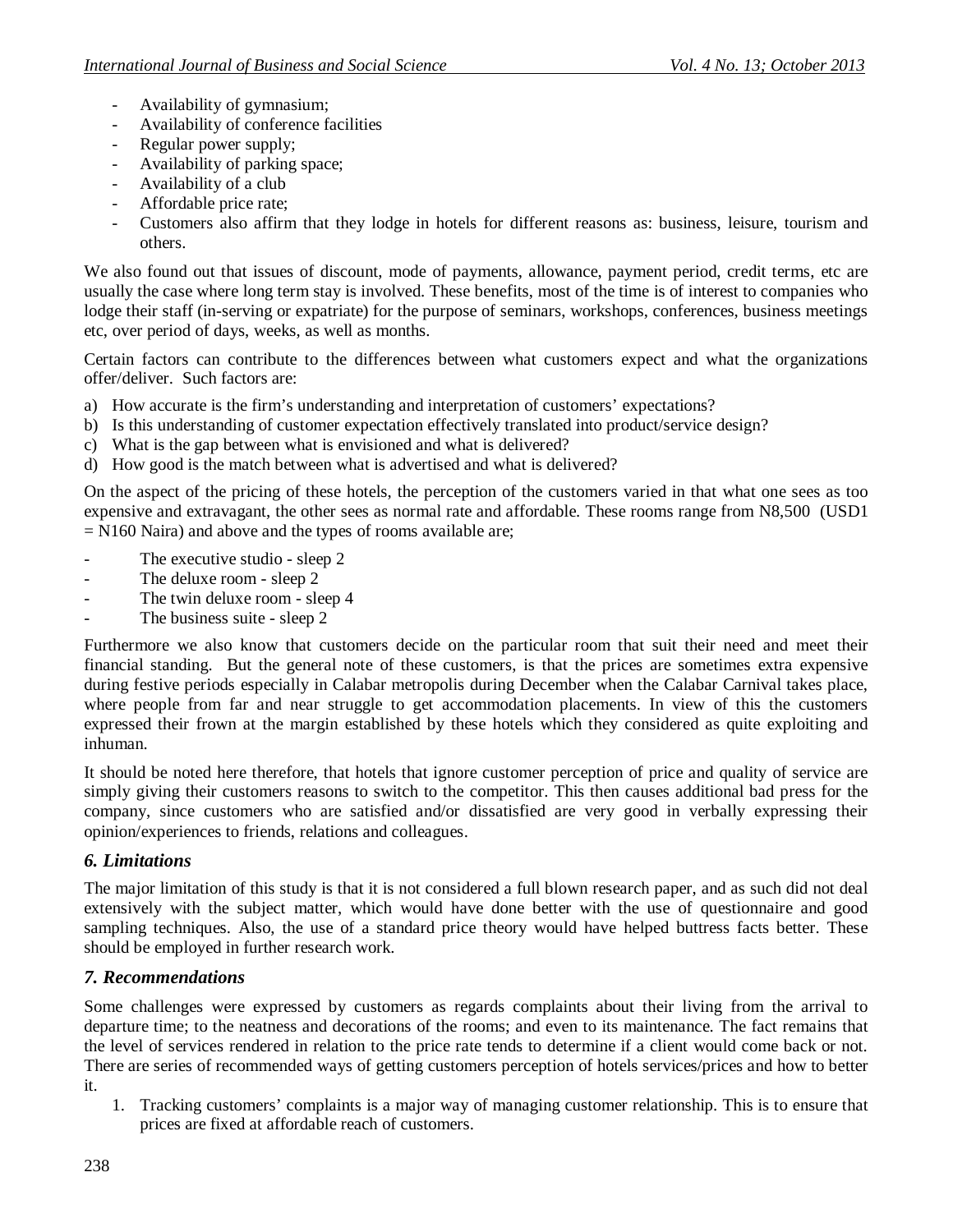- 2. Develop best techniques for solving problems, discuss it with the employees, so that they can know how best to attend to these customers and when to give discounts for customers.
- 3. Future gains could also be excused by improvements in the whole atmosphere of the hotels.

Organizations must always strive to redraw what their customers perceived best imaginable experience, looks like. By continually refreshing such a customer perceived target, the organization is able to hand-pick the set of most meaningful and impactful continuous improvement to bridge the sometimes subtle but significant gaps in its operations that tend to shape customers' impressions. Company executives and managers need to constantly do the following (Baboo, *et al.,* 2011).

- a) Quality customer satisfaction and loyalty as they relates to your products, service delivery mechanisms and contract handling across all customers touch points.
- b) Locate specific areas of customer perceived disasters that cause the most damage to the bottom line, including erosion of loyalty.
- c) Determine profits foregone resulting from specific customer perceived quality issues.
- d) Identify the main factors that boost customers' perception of quality and price i.e. the key satisfiers.
- e) Understanding customer perceived quality of your competitive products and services.
- f) Evaluate the primary drivers that should be part and parcel of your ongoing efforts to continuously improve your customers' perception of quality as regards what they should pay for it.

Management can also use the LEAR approach to yield positive customer perception. LEAR here stands for:

- Listening
- **Empathizing**
- Asking questions about customers opinion of the rates and;
- Responding positively to these opinions

They should also conduct regular markets research to gain insight into customers' perceptions and preferences. Not forgetting to add is the need to use good measurement system in managing customer perception, i.e. the whole process of interaction through the customers' eyes.

#### *8. Conclusion*

Achieving efficient and effective productivity in any organization, business or society, depend greatly on the end user – the customer. What a customer perceives of you, your product or service could go a long way to help or mar your long built reputation. Not much has been done as regards this area of study. This study has helped to open up some insights that have been over-looked in time past. This study has analyzed and appraised customers' perception of hotel service pricing in Calabar metropolis. We have to know what the customers consider when pricing hotel services.

It is worthy to note therefore, that the relevance of managing a good relationship as regards getting customers perception should not be taken for granted. It is the place of the management to ensure that they employ the recommended measures to prevent negative customer perception. Above all, some very vital points were exposed and dealt with, despite the limitations, which if looked into would be of help to future research and hotel management as well.

#### *Acknowledgements*

This paper was presented at the 20<sup>th</sup> International Business Research Conference organized by World Business Institute, Australia, held at Novotel Trade Centre, Dubai, UAE, 4<sup>th</sup>-5<sup>th</sup> April, 2013. The author is grateful to two anonymous reviewers for their comments and the conference participants for their invaluable inputs.